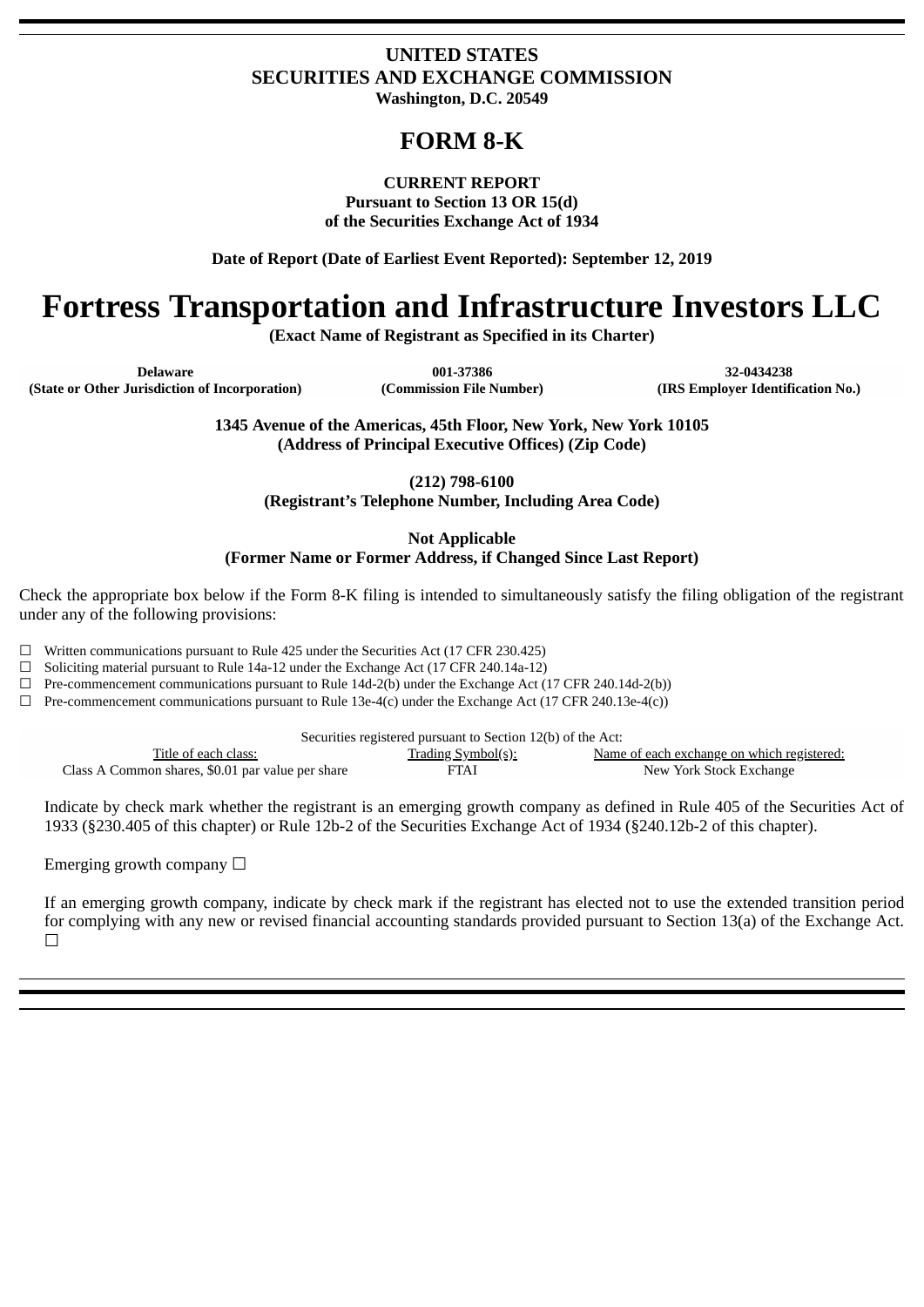#### **Item 1.01 Entry into a Material Definitive Agreement.**

The information set forth below under Item 3.03 of this Current Report on Form 8-K is hereby incorporated by reference into this Item 1.01.

### **Item 3.03 Material Modifications to Rights of Security Holders.**

As previously disclosed, on September 5, 2019, Fortress Transportation and Infrastructure Investors LLC (the "Company") entered into an underwriting agreement (the "Underwriting Agreement") with Morgan Stanley & Co. LLC, J.P. Morgan Securities LLC, UBS Securities LLC and Stifel, Nicolaus & Company, Incorporated, as underwriters (collectively, the "Underwriters"), relating to a registered public offering (the "Offering") of 3,000,000 of its 8.25% Series A Fixed-to-Floating Rate Cumulative Perpetual Redeemable Preferred Shares, par value \$0.01 per share ("Series A Preferred Shares"), and up to 450,000 additional Series A Preferred Shares pursuant to an over-allotment option granted to the Underwriters. The Underwriters notified the Company of their intent to exercise their over-allotment option in full on September 9, 2019, and the Offering closed on September 12, 2019. In connection with the issuance of the Series A Preferred Shares, on September 12, 2019, the Company amended and restated its Amended and Restated Limited Liability Company Agreement, which now includes a Share Designation (the "Share Designation") with respect to the Series A Preferred Shares.

The Share Designation provides that the Company will pay, when, as and if declared by the Company's board of directors, out of funds legally available for such purpose, quarterly cumulative cash distributions on the Series A Preferred Shares (i) from, and including, September 12, 2019 to, but excluding, September 15, 2024, at a fixed rate of 8.25% per annum, and (ii) beginning September 15, 2024, at a floating rate per annum equal to the Three-Month LIBOR (as defined in the Share Designation) plus a spread of 688.6 basis points.

The Series A Preferred Shares rank senior and prior to the Company's common shares with respect to the payment of distributions and rights upon the Company's liquidation, dissolution or winding up.

On or after September 15, 2024, the Company may redeem the Series A Preferred Shares, in whole or in part, at any time or from time to time, at a redemption price of \$25.00 per Series A Preferred Share, plus an amount equal to all accumulated and unpaid distributions thereon, if any, to, but excluding, the date of redemption, whether or not declared.

At any time within 120 days after the conclusion of any review or appeal process instituted by the Company following the occurrence of a Rating Event (as defined in the Share Designation), the Company may, at its option, redeem the Series A Preferred Shares in whole, but not in part, prior to September 15, 2024, at a redemption price per Series A Preferred Share equal to \$25.50, plus an amount equal to all accumulated and unpaid distributions thereon, if any, to, but excluding, the date of redemption, whether or not declared.

If a Tax Redemption Event (as defined in the Share Designation) occurs, the Company may, at its option, redeem the Series A Preferred Shares, in whole but not in part, prior to September 15, 2024 and within 60 days after the occurrence of such Tax Redemption Event, at a redemption price of \$25.25 per Series A Preferred Share, plus an amount equal to all accumulated and unpaid distributions thereon, if any, to, but excluding, the date of redemption, whether or not declared.

If a Change of Control (as defined in the Share Designation) occurs, the Company may, at its option, redeem the Series A Preferred Shares, in whole but not in part, prior to September 15, 2024 and within 60 days after the occurrence of such Change of Control, at a price of \$25.25 per Series A Preferred Share, plus an amount equal to all accumulated and unpaid distributions thereon to, but excluding, the date of redemption, whether or not declared. If a Change of Control occurs (whether before, on or after September 15, 2024) and the Company does not give notice prior to the 31st day following the Change of Control to redeem all the outstanding Series A Preferred Shares, the distribution rate per annum on the Series A Preferred Shares will increase by 5.00%, beginning on the 31st day following such Change of Control.

The Series A Preferred Shares have no stated maturity, is not subject to any sinking fund or mandatory redemption and will remain outstanding indefinitely unless repurchased or redeemed by the Company.

Holders of Series A Preferred Shares generally have no voting rights, but they will have limited voting rights if the Company fails to pay dividends for six or more quarterly distribution periods (whether or not consecutive) and under certain other circumstances.

The foregoing description of the terms of the Series A Preferred Shares is qualified in its entirety by reference to the Second Amended and Restated Limited Liability Company Agreement (including the Share Designation), a copy of which is filed as Exhibit 3.1 to the Company's Form 8-A filed on September 12, 2019 and is incorporated herein by reference. A copy of the form of a certificate representing Series A Preferred Shares is filed as Exhibit 4.1 to the Company's Form 8-A filed on September 12, 2019 and is incorporated herein by reference.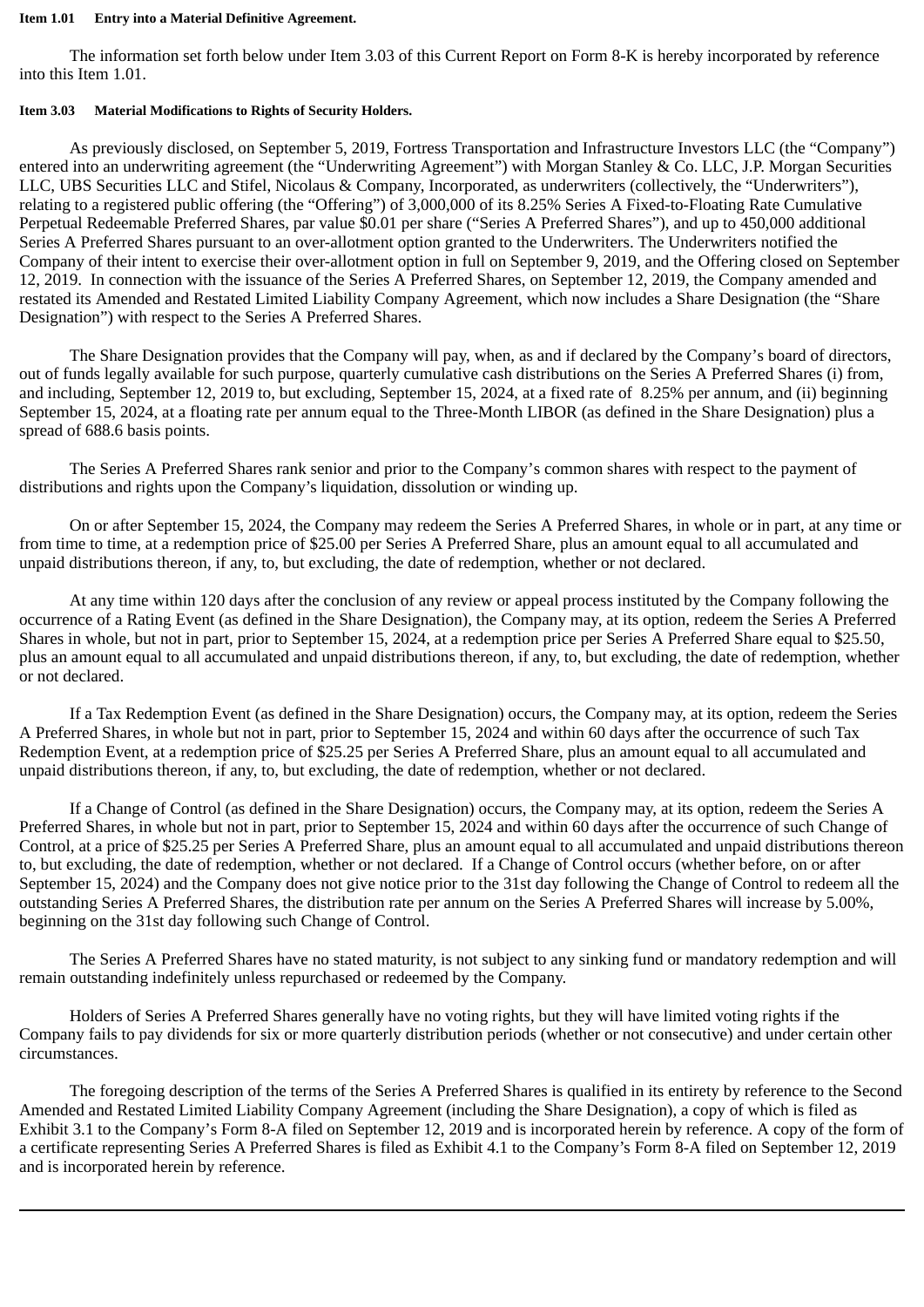### **Item 9.01 Financial Statements and Exhibits.**

**(d) Exhibits.**

### **Exhibit Index**

| <b>Exhibit</b><br><b>Number</b> | <b>Description</b>                                                                                                                                                                                                                                                                                                                        |
|---------------------------------|-------------------------------------------------------------------------------------------------------------------------------------------------------------------------------------------------------------------------------------------------------------------------------------------------------------------------------------------|
| 3.1                             | Second Amended and Restated Limited Liability Company Agreement of Fortress Transportation and Infrastructure Investors LLC, dated as<br>of September 12, 2019 (incorporated by reference to Exhibit 3.2 to Fortress Transportation and Infrastructure Investors LLC's Form 8-A, filed<br>September 12, 2019)                             |
| 3.2                             | Share Designation with respect to the 8.25% Fixed-to-Floating Series A Cumulative Perpetual Redeemable Preferred Shares, dated as of<br>September 12, 2019 (included as part of Exhibit 3.1)                                                                                                                                              |
| 4.1                             | Form of certificate representing the 8.25% Fixed-to-Floating Rate Series A Cumulative Perpetual Redeemable Preferred Shares of Fortress<br>Transportation and Infrastructure Investors LLC (incorporated by reference to Exhibit 4.1 to Fortress Transportation and Infrastructure<br>Investors LLC's Form 8-A, filed September 12, 2019) |
| 5.1                             | Opinion of Cravath, Swaine & Moore LLP, relating to the Series A Preferred Shares (including the consent required with respect thereto)                                                                                                                                                                                                   |
| 8.1                             | Opinion of Cravath, Swaine & Moore LLP as to certain tax matters relating to the Series A Preferred Shares (including the consent required<br>with respect thereto)                                                                                                                                                                       |
| 23.1                            | Consent of Cravath, Swaine & Moore LLP (included in Exhibit 5.1)                                                                                                                                                                                                                                                                          |
| 23.2                            | Consent of Cravath, Swaine & Moore LLP (included in Exhibit 8.1)                                                                                                                                                                                                                                                                          |
| 104                             | Cover Page Interactive Data File - the cover page XBRL tags are embedded within the Inline XBRL document                                                                                                                                                                                                                                  |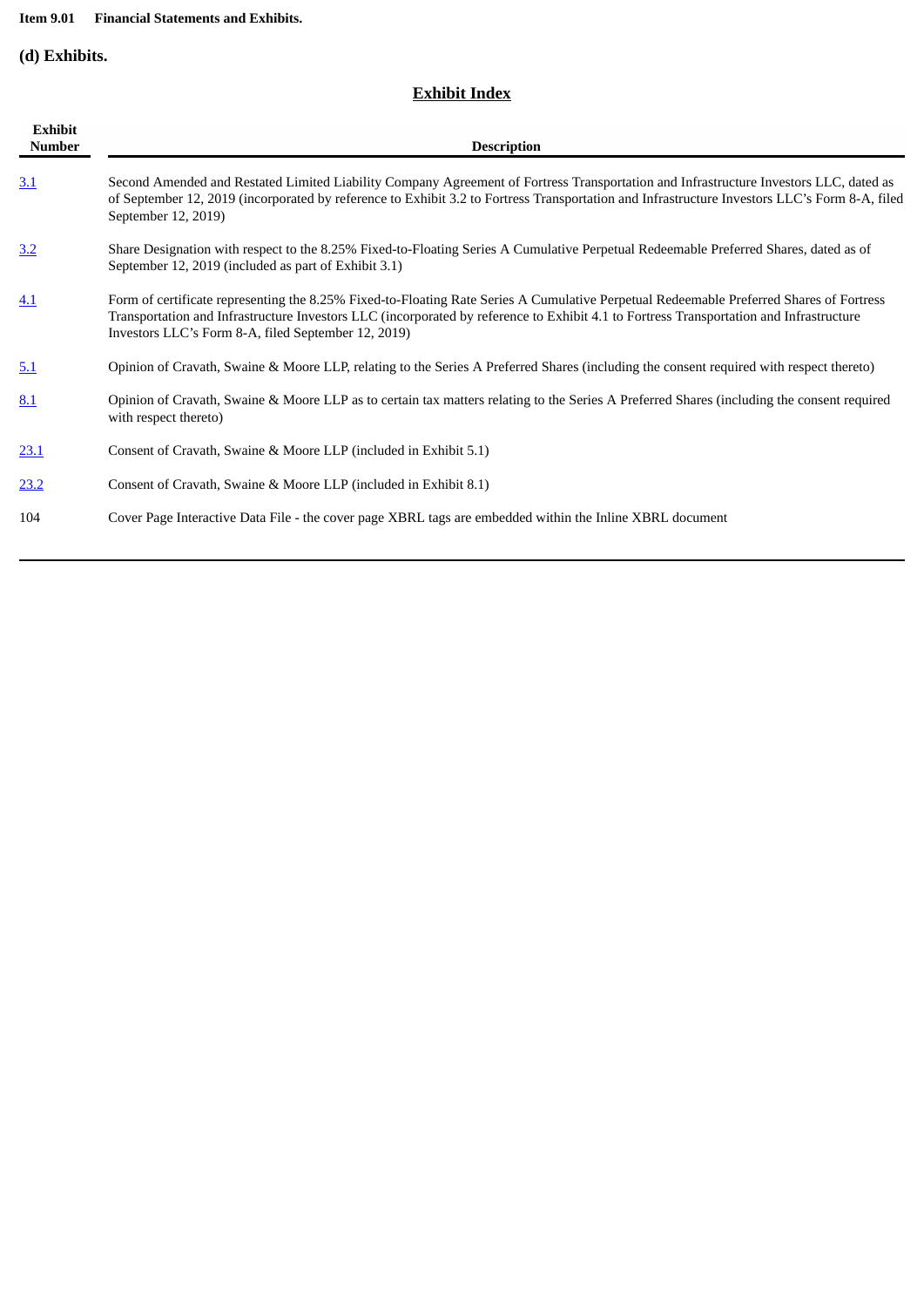### **SIGNATURES**

Pursuant to the requirements of the Securities Exchange Act of 1934, the registrant has duly caused this report to be signed on its behalf by the undersigned hereunto duly authorized.

#### **FORTRESS TRANSPORTATION AND INFRASTRUCTURE INVESTORS LLC**

By: /s/ Scott Christopher

Name: Scott Christopher Title: Chief Financial Officer

Date: September 12, 2019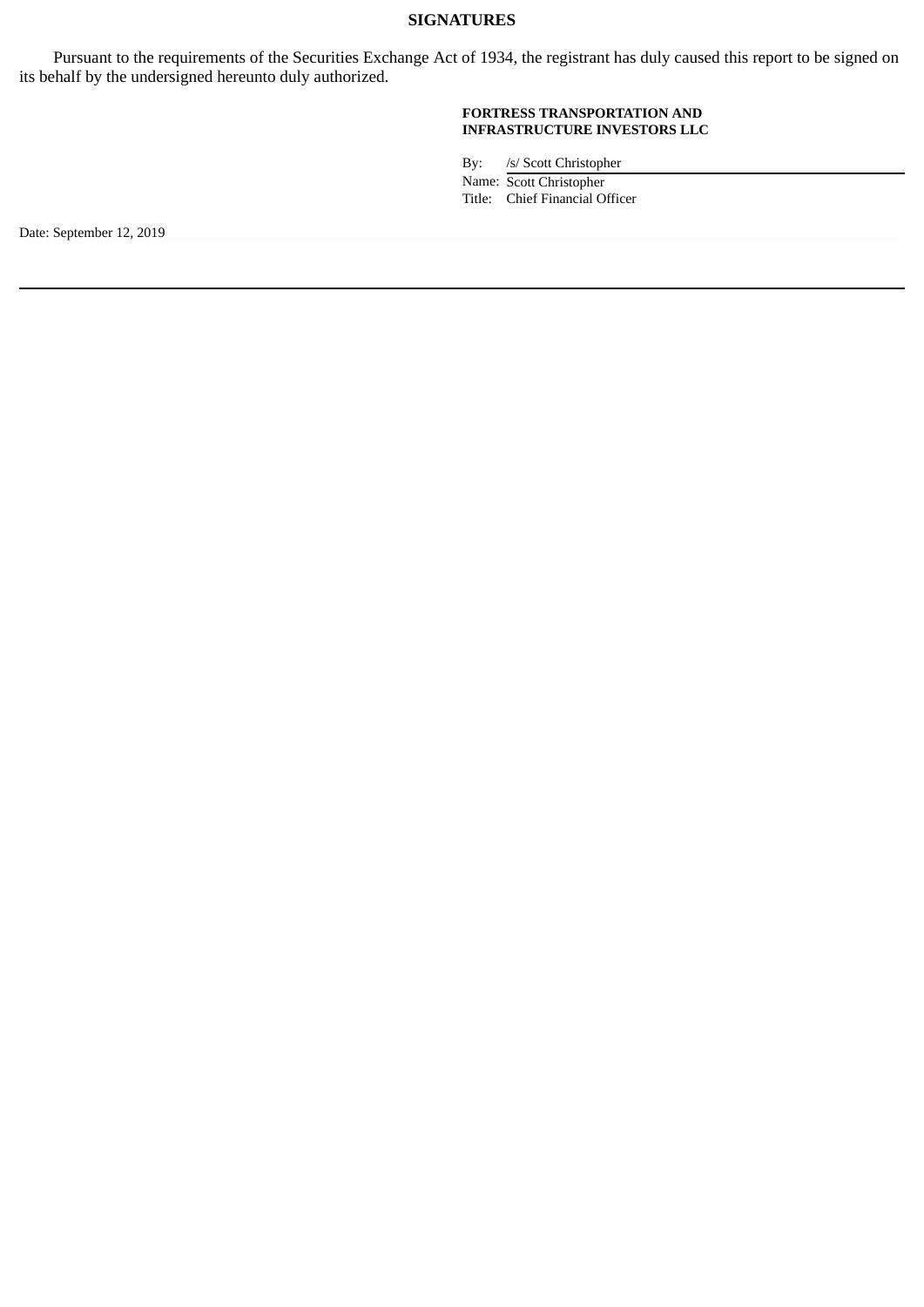### CRAVATH, SWAINE & MOORE LLP

**WORLDWIDE PLAZA** 825 EIGHTH AVENUE **NEW YORK, NY 10019-7475** 

**TELEPHONE: +1-212-474-1000** FACSIMILE: +1-212-474-3700

> CITYPOINT ONE ROPEMAKER STREET LONDON ECPY SHE TELEPHONE: +44-20-7453-1000<br>FACSIMILE: +44-20-7453-1000

ALYSSA K. CAPLES **IENNIEER 6. CONWAY** MINH VAN NGC MINH VAN NGO<br>KEVIN J. ORSINI<br>MATTHEW MORREALE<br>JOHN D. BURETTA<br>YONATAN EVEN<br>YONATAN EVEN<br>BENJAMIN GRUENSTEIN<br>JOSEPH D. ZAVAGUA<br>GTEPHEN M. KEGGING STEPHEN M. KESSING<br>LAUREN A. MOSKOWITZ DAVID J. PERKINS<br>JOHNNY G. SKUMPIJA L. LEONARD TETL U **J. LEONARD TETI, II**<br>D. SCOTT BENNETT<br>TING S. CHEN<br>CHRISTOPHER K. FARGO<br>KENNETH C. HALCOM<br>AKON M. STUART<br>O. KEITH HALLAM, III<br>OAMD H. NASAB<br>OMD H. NASAB<br>OMD H. NASAB<br>OMD H. NASAB<br>OMD H. NASAB DAMARIS HERNÁNDEZ

JONATHAN J. KATZ MARGARET SEGALL D'AMICO BORY A. LERARIS RORY A. LERARIS<br>KARA L. NUNGOVAN<br>NICHOLAS A. DORSEY<br>ANDREW C. ELKEN<br>JADREW A. LAVELY<br>VANESSA A. LAVELY<br>G.J. LIGELIS JR.<br>MICHAEL E. MARIANI<br>HAUREN B. KENNEDY LAUREN R. KENNEDY GASHA ROSENTHAL-LARREA ALLISON M. WEIN

SPECIAL COUNSEL SAMUEL C. BUTLER

OF COUNSEL MICHAEL L. SCHLER<br>CHRISTOPHER J. KELLY

September 12, 2019

#### Fortress Transportation and Infrastructure Investors LLC 3,450,000 8.25% Fixed-to-Floating Rate Series A Cumulative Perpetual Redeemable Preferred Shares

Ladies and Gentlemen:

We have acted as counsel for Fortress Transportation and Infrastructure Investors LLC, a Delaware limited liability company (the "Company"), in connection with the preparation and filing with the Securities and Exchange Commission (the "Commission") of the Prospectus Supplement, dated September 5, 2019 (the "Prospectus Supplement"), of the Company, filed with the Commission and relating to the issuance and sale by the Company of an aggregate of 3,450,000 8.25% Fixed-to-Floating Rate Series A Cumulative Perpetual Redeemable Preferred Shares, par value \$0.01 per share, representing limited liability company interests in the Company, with a liquidation preference of \$25.00 per share (the "Preferred Shares"), in accordance with the Underwriting Agreement, dated September 5, 2019 (the "Underwriting Agreement"), among the several underwriters listed on Schedule A thereto (the "Underwriters") and the Company.

In that connection, we have examined originals, or copies certified or otherwise identified to our satisfaction, of such documents, corporate records and other instruments as we have deemed necessary or appropriate for the purposes of this opinion, including: (a) the Certificate of Formation of the Company, dated as of February 13, 2014; (b) the Amended and Restated Limited Liability Company Agreement of the Company, dated as of May 20, 2015, as amended by the First Amendment thereto dated March 8, 2016; (c) the Second Amended and Restated Limited Liability Company Agreement of the Company, dated as of September 12, 2019; (d) the resolutions adopted by the Board of Directors of the Company (the "Board") on August 26, 2019, the Action by Unanimous Written Consent of the Compensation Committee of the Board on August 26, 2019 and the Action by Unanimous Written Consent of the Pricing Committee of the Board on September 5, 2019; and (e) the Registration Statement on Form S-3 (Registration No. 333-216247) filed with the Commission on February 27, 2017 (the "Registration Statement"), with respect to registration under the Securities Act of 1933, as amended (the "Act"), of an unlimited aggregate amount of various securities of the Company, to be issued from time to time by the Company. As to various questions of fact material to this opinion, we have relied upon representations of officers or directors of the Company and documents furnished to us by the Company without independent verification of their accuracy.

<span id="page-4-0"></span>JOHN W. WHITE EVAN R. CHESLER<br>RICHARD W. CLARY<br>STEPHEN L. GORDON<br>DAVID MERCADO<br>DAVID MERCADO<br>CHRISTINE A. VARNEY<br>THOMAS G. RAFEERTY<br>MICHAEL S. GOLDMAN<br>RICHAEL S. GOLDMAN<br>RICHAEL S. GOLDMAN RICHARD HALL JULIE A. NORTH ANDREW W. NEEDHAM STEPHEN L. BURNS<br>KATHERINE B. FORREST KATHERINE B. FORREST<br>KEITH R. HUMMEL<br>DAVID J. KAPPOS<br>ROBNIEL SLIFKIN<br>ROBSET I. TOWNSEND, III<br>NULLIAM J. WHELAM, III<br>PHILIP J. BOCCKMAN<br>WILLIAM V. FOGG<br>FICIZA J. SASED<br>RICIZA J. SASED<br>RICHARD J. STARK THOMAS E. DUNN

DAVID R. MARRIOTT

GARY A. BORNSTEIN

DAVID GREENWALD

TIMOTHY G. CAMERON

KARIN A. DEMASI<br>DAVID S. FINKELSTEIN

DAVID GREENWALD<br>RACHEL G. SKAISTIS<br>PAUL H. ZUMBRO<br>ERIC W. HILFERS<br>ERIC W. HILFERS<br>ERIK R. TAVZEL<br>CRAIG F. ARCELLA<br>DAMIEN ANGELILL<br>LAUREN ANGELILLI<br>TATIANA LAPUSHCHIL

DAVID R. MARRIOTT<br>MICHAEL A. PASKIN<br>ANDREW J. PITTS<br>MICHAEL T. REYNOLDS<br>ANTONY L. RYAN<br>GEORGE & STEPHANAKIS<br>DARIY P. MCATEE<br>DARIY A. ROBNSTEIN<br>GARY A. ROBNSTEIN

MADK L. GREENE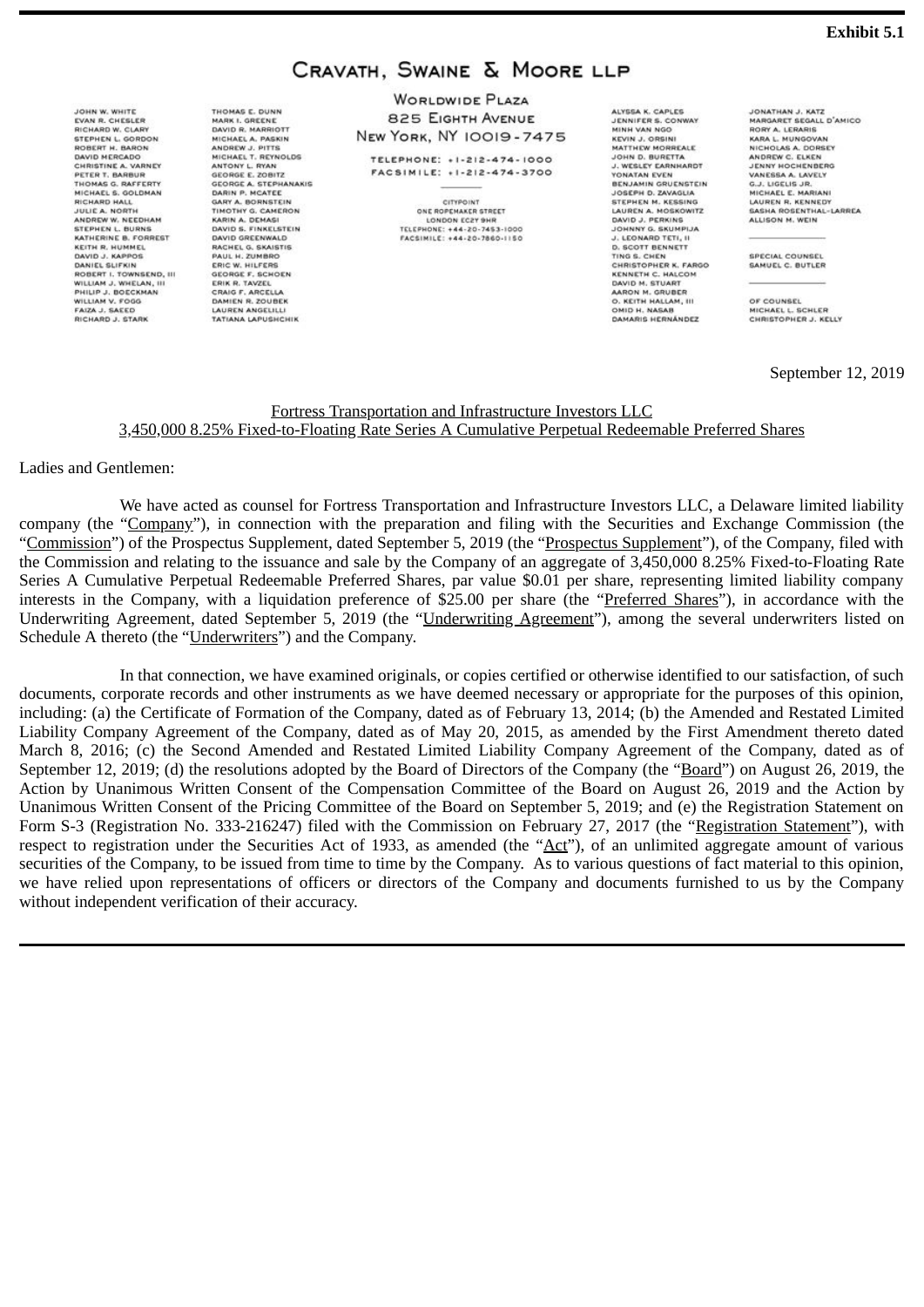In rendering this opinion, we have assumed, with your consent and without independent investigation or verification, the genuineness of all signatures, the legal capacity and competency of all natural persons, the due authorization, execution and delivery of the agreements by all parties thereto (other than the Company), the authenticity of all documents submitted to us as originals and the conformity to authentic original documents of all documents submitted to us as duplicates or copies.

Based on the foregoing and subject to the qualifications set forth herein and subject to compliance with applicable state securities laws, we are of opinion that the Preferred Shares, when issued and delivered to and paid for by the Underwriters pursuant to the Underwriting Agreement, will be validly issued, fully paid and nonassessable.

We are admitted to practice in the State of New York, and we express no opinion as to matters governed by any laws other than the laws of the State of New York, the Limited Liability Company Act of the State of Delaware and the Federal laws of the United States of America.

We are aware that we are referred to under the heading "Legal Matters" in the Prospectus Supplement. We hereby consent to such use of our name therein and to the filing of this opinion as Exhibit 5.1 to the Company's Current Report on Form 8- K filed on September 12, 2019, and to the incorporation by reference of this opinion into the Registration Statement. In giving this consent, we do not hereby admit that we are within the category of persons whose consent is required under Section 7 of the Act or the rules and regulations of the Commission promulgated thereunder.

Very truly yours,

/s/ Cravath, Swaine & Moore LLP

Fortress Transportation and Infrastructure Investors LLC 1345 Avenue of the Americas, 45th Floor New York, New York 10105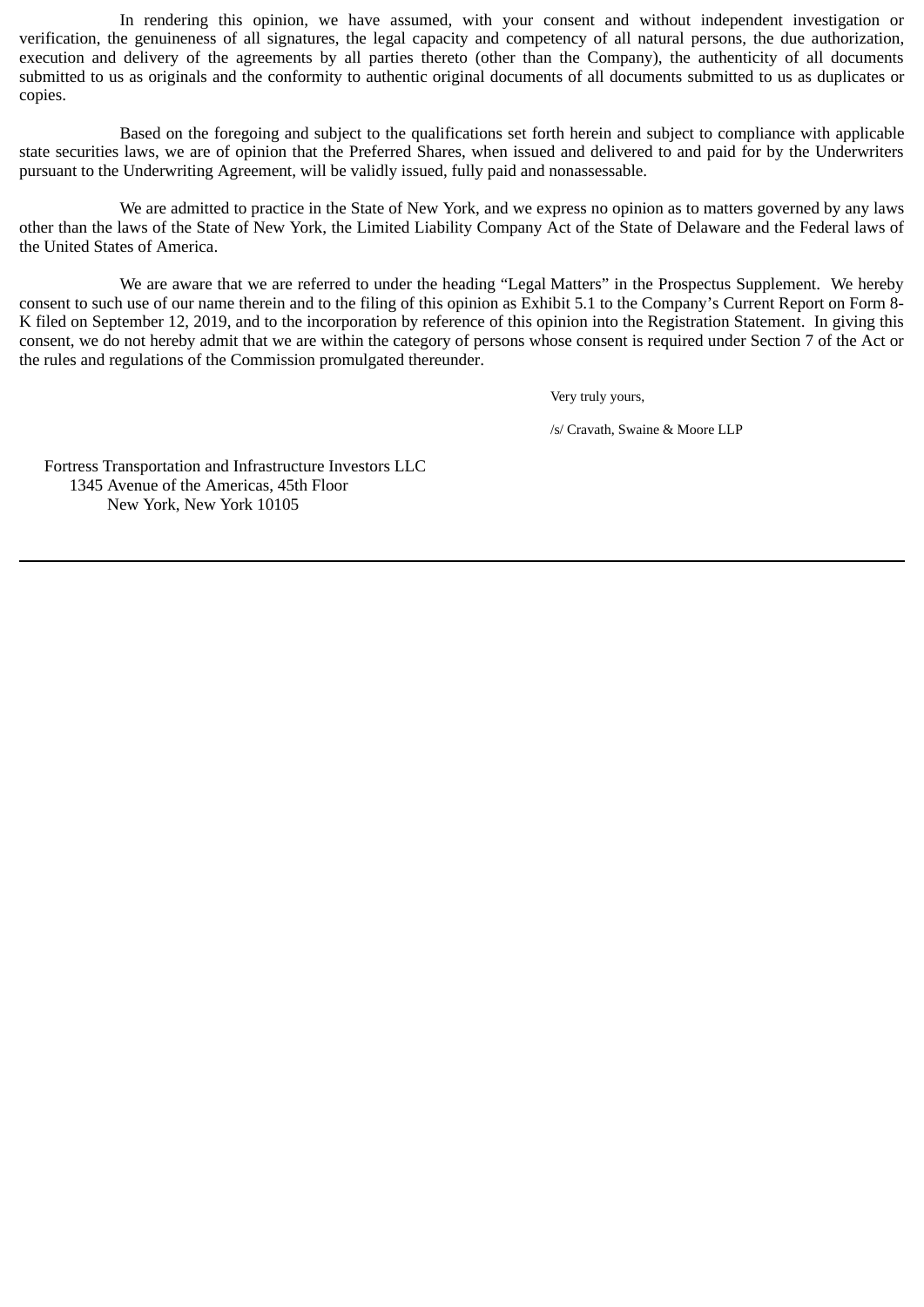### CRAVATH, SWAINE & MOORE LLP

**WORLDWIDE PLAZA** 825 EIGHTH AVENUE **NEW YORK, NY 10019-7475** 

**TELEPHONE: +1-212-474-1000** FACSIMILE: +1-212-474-3700

> CITYPOINT ONE ROPEMAKER STREET LONDON ECPY SHE TELEPHONE: +44-20-7453-1000<br>FACSIMILE: +44-20-7453-1000

ALYSSA K. CAPLES **IENNIEER 6. CONWAY** MINH VAN NGC MINH VAN NGO<br>KEVIN J. ORSINI<br>MATTHEW MORREALE<br>JOHN D. BURETTA<br>YONATAN EVEN<br>YONATAN EVEN<br>BENJAMIN GRUENSTEIN<br>JOSEPH D. ZAVAGUA<br>GTEPHEN M. KEGGING STEPHEN M. KESSING<br>LAUREN A. MOSKOWITZ DAVID J. PERKINS<br>JOHNNY G. SKUMPIJA L. LEONARD TETL U **J. LEONARD TETI, II**<br>D. SCOTT BENNETT<br>TING S. CHEN<br>CHRISTOPHER K. FARGO<br>KENNETH C. HALCOM<br>AKON M. STUART<br>O. KEITH HALLAM, III<br>OAMD H. NASAB<br>OMD H. NASAB<br>OMD H. NASAB<br>OMD H. NASAB<br>OMD H. NASAB DAMARIS HERNÁNDEZ

JONATHAN J. KATZ MARGARET SEGALL D'AMICO BORY A. LERARIS RORY A. LERARIS<br>KARA L. MUNGOVAN<br>NICHOLAS A. DORSEY<br>ANDREW C. ELKEN<br>JADREW A. LAVELY<br>VANESSA A. LAVELY<br>G.J. LIGELIS JR.<br>MICHAEL E. MARIANI<br>HAUREN B. KENNEDY LAUREN R. KENNEDY GASHA ROSENTHAL-LARREA ALLISON M. WEIN

SPECIAL COUNSEL SAMUEL C. BUTLER

OF COUNSEL MICHAEL L. SCHLER<br>CHRISTOPHER J. KELLY

September 12, 2019

### Fortress Transportation and Infrastructure Investors LLC Offering of 8.25% Fixed-to-Floating Rate Series A Cumulative Perpetual Redeemable Preferred Shares

Ladies and Gentlemen:

We have acted as counsel for Fortress Transportation and Infrastructure Investors LLC, a Delaware limited liability company (the "Company"), in connection with the issuance and sale of 8.25% Fixed-to-Floating Rate Series A Cumulative Perpetual Redeemable Preferred Shares, par value \$0.01 per share, representing limited liability company interests in the Company, with a liquidation preference of \$25.00 per share (the "Preferred Shares"). The Preferred Shares will be registered pursuant to the automatic shelf registration statement on Form S-3 (Registration No. 333-216247) filed by the Company with the Securities and Exchange Commission (the "SEC") on February 27, 2017, under the Securities Act of 1933, including the related prospectus dated February 24, 2017, as supplemented by the related prospectus supplement (the "Prospectus Supplement") dated September 5, 2019 (as so supplemented, the "Registration Statement").

In that connection, we have examined and relied upon (i) the Registration Statement, (ii) the officer's certificate dated the date hereof and addressed to us by Scott Christopher, the Chief Financial Officer of the Company (the "Officer's Certificate"), (iii) the Amended and Restated Limited Liability Company Agreement of the Company, dated as of May 20, 2015, as amended by the First Amendment thereto dated March 8, 2016 and (iv) the Second Amended and Restated Limited Liability Company Agreement of the Company, dated as of September 12, 2019. In addition, we have examined, and relied as to matters of fact upon, originals or copies, certified or otherwise identified to our satisfaction, of such corporate records, agreements, documents and other instruments and made such other inquiries as we have deemed necessary or appropriate to enable us to render the opinion set forth below. In such examination, we have assumed the genuineness of all signatures, the legal capacity of natural persons, the authenticity of all documents submitted to us as originals, the conformity to original documents of all documents submitted to us as duplicates or certified or conformed copies and the authenticity of the originals of such latter documents. We have not, however, undertaken any independent investigation of any factual matter set forth in any of the foregoing.

<span id="page-6-0"></span>JOHN W. WHITE EVAN R. CHESLER<br>RICHARD W. CLARY<br>STEPHEN L. GORDON<br>ROBERT H. BARON<br>CHRISTINE A. VARNEY<br>PETER T. BARBUR<br>MICHAEL S. GOLDMAN<br>RICHAEL S. GOLDMAN<br>RICHAEL S. GOLDMAN<br>RICHAEL S. GOLDMAN<br>RICHAEL S. GOLDMAN JULIE A. NORTH ANDREW W. NEEDHAM STEPHEN L. BURNS<br>KATHERINE B. FORREST KATHERIKE B. FORREST<br>KEITH R. HUMMEL<br>DANID J. KAPPOS<br>ROBIEL SLIFRIN<br>ROBIEL SLIFRIN<br>ROBIEL T. TOWNSEND, III<br>PHILIP J. DOCCKMAN<br>WILLIAM V. FOGG<br>KICHAM V. FOGG<br>RICHAM V. TOGG<br>RICHAM V. TOGG THOMAS E. DUNN

DAVID R. MARRIOTT

GARY A. BORNSTEIN

DAVID GREENWALD

TIMOTHY G. CAMERON

KARIN A. DEMASI<br>DAVID S. FINKELSTEIN

DAVID GREENWALD<br>RACHEL G. SKAISTIS<br>PAUL H. ZUMBRO<br>ERIC W. HILFERS<br>ERIC W. HILFERS<br>ERIK R. TAVZEL<br>CRAIG F. ARCELLA<br>DAMIEN A ROUBEK<br>LAUREN ANGELLLI<br>TATIANA LAPUSHCHIL

DAVID R. MARRIOTT<br>MICHAEL A. PASKIN<br>ANDREW J. PITTS<br>MICHAEL T. REYNOLDS<br>ANTONY L. RYAN<br>GEORGE & STEPHANAKIS<br>DARIY P. MCATEE<br>DARIY A. ROBNSTEIN<br>GARY A. ROBNSTEIN

MADK L. GREENE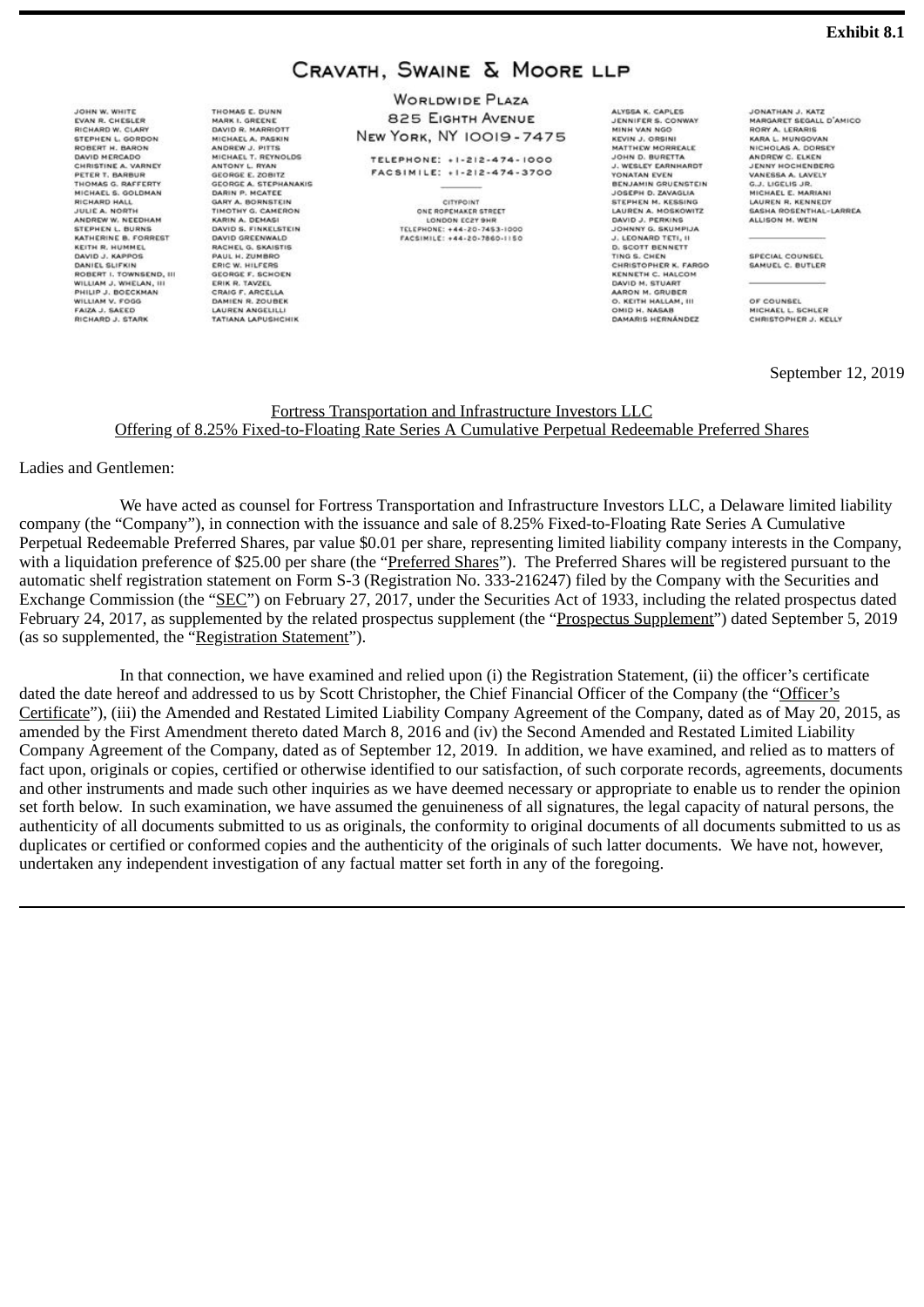In rendering this opinion, we have assumed that (i) relevant statements set forth in the Registration Statement are true, correct and complete, (ii) the representations as to factual matters made by the Company in the Officer's Certificate are true, correct and complete and will remain true, correct and complete at all times in the foreseeable future and (iii) the representations made in the Officer's Certificate qualified by belief, knowledge, materiality or any similar qualification are true, correct and complete without such qualification. If any assumption above is untrue for any reason, our opinion might be adversely affected and may not be relied upon.

Our opinion is based on current provisions of the Internal Revenue Code of 1986, as amended (the "Code"), Treasury Regulations promulgated thereunder, published pronouncements of the Internal Revenue Service and case law, any of which may be changed at any time with retroactive effect. Any change in applicable laws or the facts and circumstances relevant to the Company, or any inaccuracy in the statements, facts, assumptions or representations upon which we have relied, may affect the continuing validity of our opinion as set forth herein. We assume no responsibility to inform you of any such change or inaccuracy that may occur or come to our attention. Finally, our opinion is limited to the tax matters specifically covered hereby. We are members of the Bar of the State of New York, and we do not express any opinion herein concerning any law other than the Federal law of the United States.

Based upon the foregoing, in our opinion, the Company will be treated, for U.S. Federal income tax purposes, as a partnership and not as an association or a publicly traded partnership (within the meaning of Section 7704 of the Code) subject to tax as a corporation. The Company's treatment as a partnership depends upon its ability to meet, through actual operating results, certain requirements relating to the sources of its income and various other qualification tests imposed under the Code, the results of which are not reviewed by us. Accordingly, no assurance can be given that the actual results of the Company's operations for its current or any future taxable year will satisfy the requirements for treatment as a partnership under the Code.